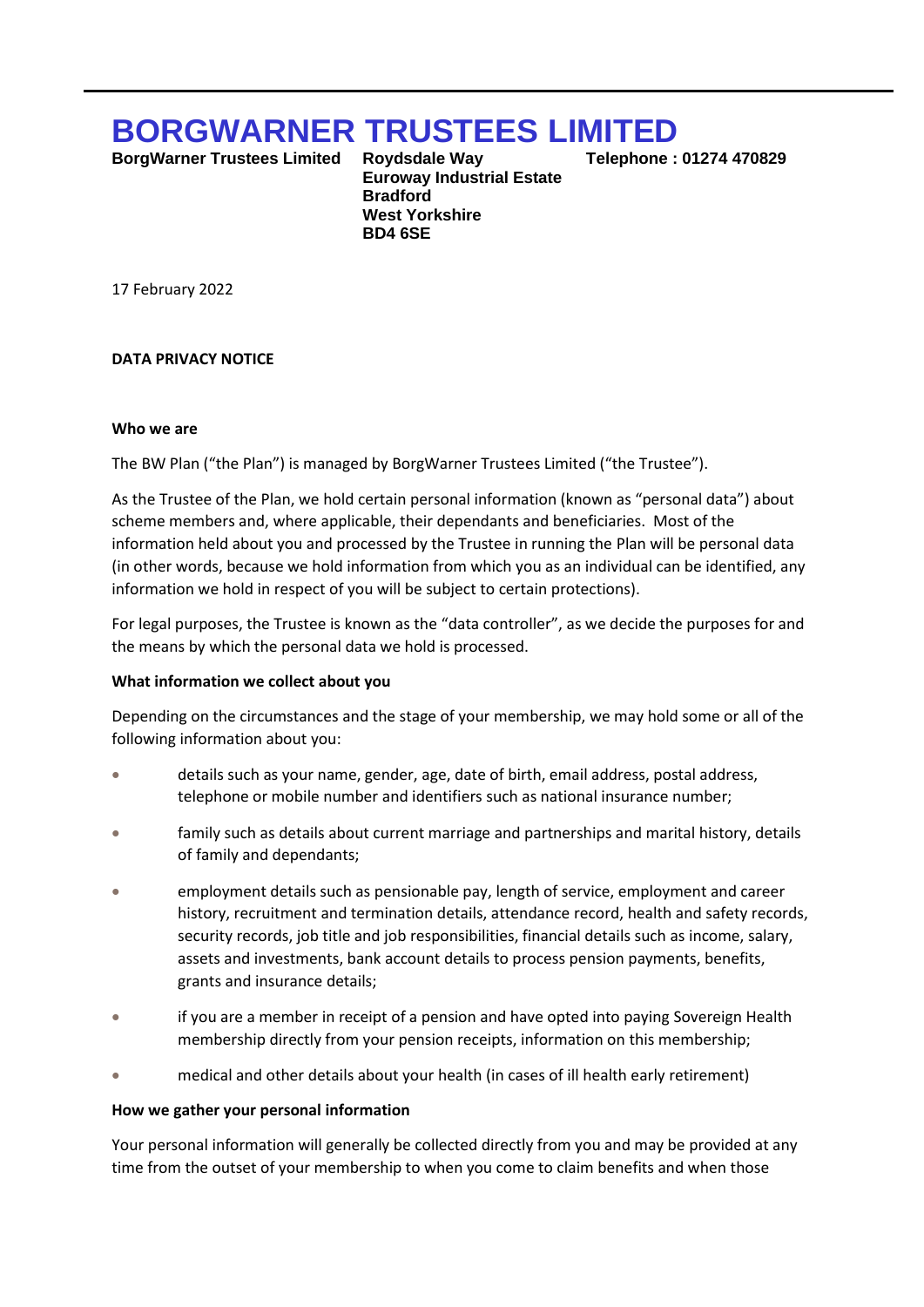benefits are in payment. However, we may also receive personal data from other parties such as HM Revenue & Customs, the Pensions Ombudsman or someone acting our your behalf such as an independent advisor (on your authority). We will not collect any personal data that we do not need.

# **How we use that information**

The Trustee has a legitimate interest in holding and processing the above information about you as it is needed for us to properly administer the Plan and to calculate and pay benefits. We also keep the above information in order to allow us to comply with our obligations towards members under the Plan governing documents, as well as under relevant legislation. We will not collect any personal data from you that we do not need.

Personal data relating to the Plan is held on paper and on computer systems. As the "data controller", the Trustee must process this information fairly and lawfully.

As part of running the Plan, we may also need to hold and process particularly sensitive information about you and/or your dependants and beneficiaries (known as "sensitive personal data"). Under the legislation, details relating to health, racial or ethnic origin, religious or other similar beliefs, sexual orientation and political affiliations are regarded as "sensitive personal data". Except where the legislation allows it, this information cannot be processed or passed to a third party without your explicit consent.

In general, the information we collect from you will be held and processed in the UK/EEA. If we need to transfer your information outside of the UK and the EEA, we will ensure that appropriate safeguards are put in place to keep your data secure, such as the US Privacy Shield or EU model clauses. Details of any such safeguards will be available by contacting us at the details at the end of this notice.

## **Who we share it with**

We are not allowed to disclose personal data about you to other parties except:

- when required for contractual or legal reasons or other specifically identified purposes; or
- where you have given your consent.

However, as the Trustee needs help from various advisers, suppliers and other parties to properly administer the Plan, we share personal data with the following:

- your current employer and we may also share personal data with other group companies including group companies based outside the UK and EEA. If we send data outside the UK and EEA, we will ensure appropriate safeguards are put in place to keep your data secure such as the US Privacy Shield or EU model clauses. Details of any such safeguards will be available by contacting us at the details at the end of this notice
- the Plan's professional advisers, including the Plan actuary, auditor, medical advisers, investment adviser and lawyers. Our Scheme Actuary and actuarial advisers are also a data controller (at the date of this notice, our actuarial advisers and Scheme Actuary are from Willis Towers Watson) as they use the data in relation to their work, eg, to make actuarial valuation calculations. Please refer to www.willistowerswatson.com/personal-data for information on how Willis Towers Watson uses personal data when it provides actuarial services to UK pension scheme trustees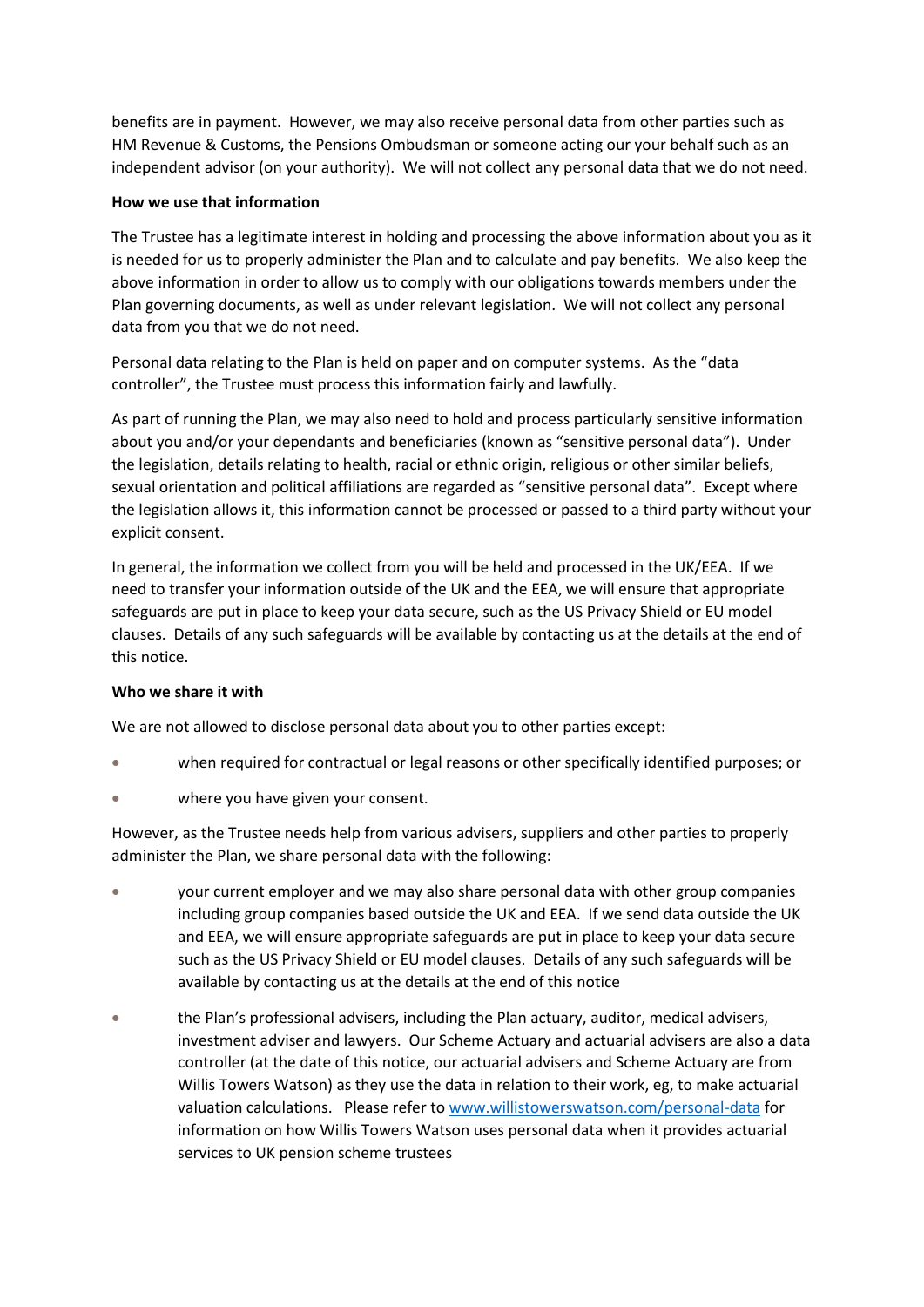- the third parties who are responsible for the day-to-day administration of the Plan on behalf of the Trustee
- HM Revenue & Customs and other statutory bodies (such as the Pensions Ombudsman and the Pensions Regulator) – the Trustee can be fined and subject to other action if it fails to provide certain information to these authorities
- the advisers and printers who help us prepare various communications we send to you, such as the newsletter, any benefit statements, etc.
- our appointed insurance company or companies for the purposes of life insurance and additional voluntary contributions
- depending upon how we pay pensions, the personal data we have to supply in order to effect a BACS transfer (the Bankers' Automated Clearing Service) in the UK and/or a payment via Deutsche Bank (the Company's banking providers] when pensions are being paid overseas
- other purposes, eg beneficiary or mortality tracing agencies

# **How long we keep personal data for**

We must keep all personal data safe and only hold it for as long as necessary. To meet the requirements of both UK tax and pensions law, we must keep certain personal data, for example, details about the date a member joins the Plan, their name and address, and details of benefits paid, for a minimum of 6 years. But, given the nature of pension schemes, the Trustee may be required to keep some of your personal information for the life of the Plan or longer.

If we conclude that certain personal data is no longer needed, that personal data will generally be securely destroyed.

## **Your rights**

- **Right of Access**  you have the right to see personal data that is held about you and a right to have a copy provided to you, or someone else on your behalf, in a machine readable (namely, digital) format
- **Right to Rectification** if at any point you believe that the personal data we hold about you is inaccurate/wrong, you can ask to have it corrected
- **Right to Restrict processing**  you can require the Trustee to restrict/limit the processing of your personal data in certain circumstances, for example, whilst a complaint about its accuracy is being resolved
- **Right to object to processing –** as we are relying on legitimate interests as a reason for processing, you can object to your personal data being processed, although the Trustee can override this objection in certain circumstances.
- **Withdrawing consent –** where you have given us your consent to processing your personal data, you can withdraw that consent at any time by notifying us (see "Who to contact" below). However, withdrawing your consent will not affect the processing of any personal data which took place beforehand and it may be possible for the Trustee to continue processing your personal data where this is justified.